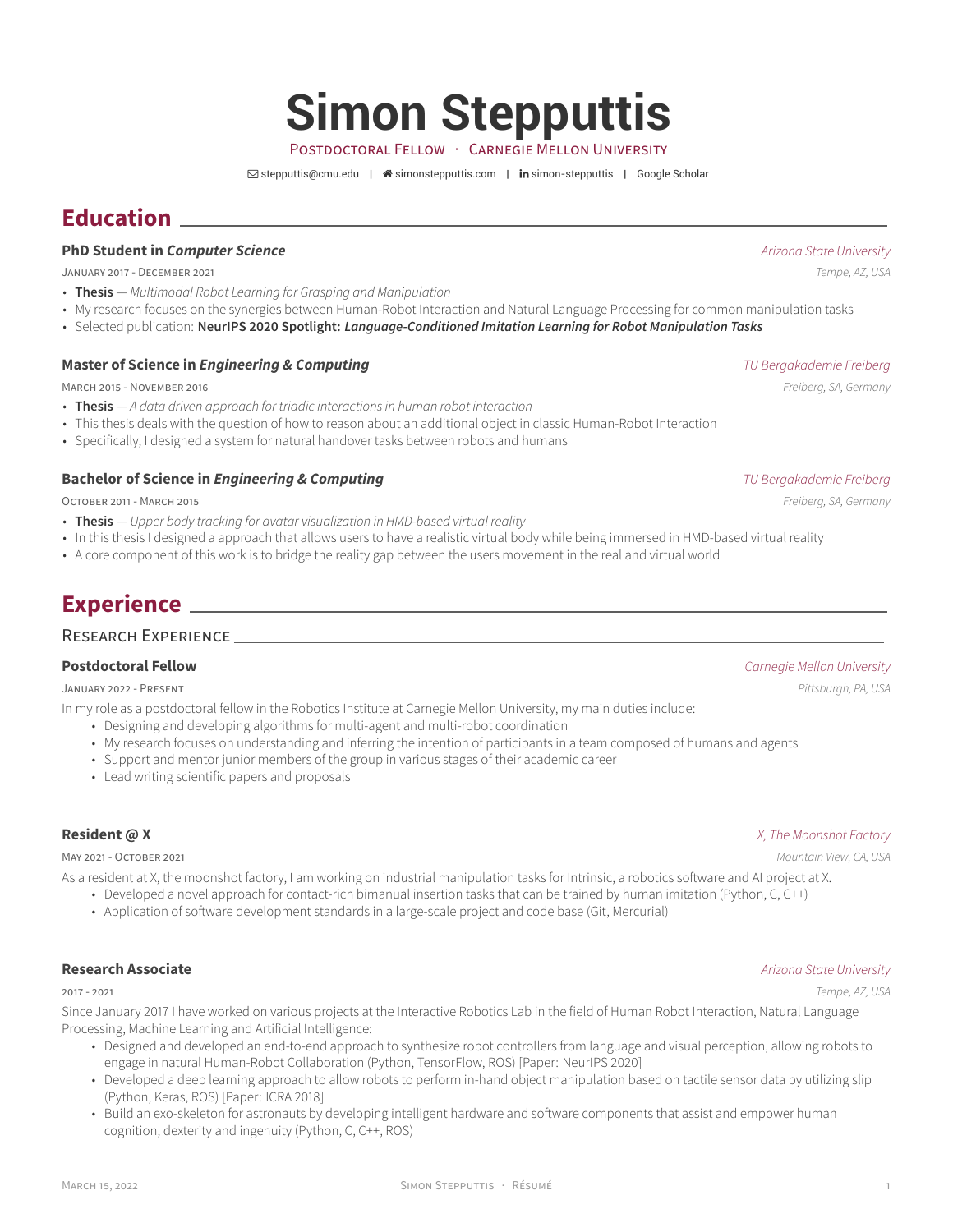### **Robotics Intern** *Robert Bosch LLC*

MAY 2018 - AUGUST 2018 *Sunnyvale, CA, USA*

- During this internship, I worked on segmenting time series data into semantic sections while evaluating global goal constraints (Python, TensorFlow)
	- Created a deep learning approach for semantic segmentation of raw data streams.
	- Validated user behaviors based on usage patterns and high-level semantic tasks

### **Software Engineer Intern** *Apromace Data Systems Gmbh*

SEPTEMBER 2016 - DECEMBER 2016 *Freiberg, SA, Germany*

During this internship, I worked on Linux UI development (C++, Qt5)

- Created user interfaces for high-throughput data processing applications
- Created responsive interfaces for large data visualization and efficient processing
- Developed cross-platform graphical user interfaces for Windows, Mac and Linux

### TEACHING EXPERIENCE

### **Instructor** *Arizona State University*

### SUMMER 2020 *Tempe, AZ, USA*

I am giving the lecture for *Introduction to Theoretical Computer Science* as sole instructor for 80 undergraduate students. The lecture introduces formal language theory and automata, Turing machines, decidability/undecidability, recursive function theory, and complexity theory.

My passion for teaching has led me to work as a teaching Assistant at Arizona State University on multiple occasions. Duties included creating course materials like homework, quizzes, midterms, and finals, as well as designing various programming projects (Python, MatLab, Java).

- Introduction to Theoretical Computer Science (Spring 2018, 2019, 2020)
- Artificial Intelligence (Fall 2017)
- Advances in Robot Learning (Spring 2017, Spring 2021)
- Introduction to Robotics (Spring 2021)
- Object Orientated Programming and Data Structures (Spring 2017)

# **Publications**

JOURNALS

| One-shot Learning of Human-Robot Handovers with Triadic Interaction Meshes<br>DAVID VOGT, SIMON STEPPUTTIS, BERNHARD JUNG, HENI BEN AMOR | Autonomous Robots Journal (AURO)<br>January 2018 |
|------------------------------------------------------------------------------------------------------------------------------------------|--------------------------------------------------|
| <b>CONFERENCE PAPERS</b>                                                                                                                 |                                                  |
| Language-Conditioned Imitation Learning for Robot Manipulation Tasks                                                                     | NeurlPS 2020                                     |
| SIMON STEPPUTTIS, JOSEPH CAMPBELL, MARIANO PHIELIPP, STEFAN LEE, CHITTA BARAL, HENI BEN AMOR                                             | December 2020                                    |
| Learning Interactive Behaviors for Musculoskeletal Robots Using Bayesian Interaction<br><b>Primitives</b>                                | IEEE: Intelligent Robots and Systems<br>(IROS)   |
| JOSEPH CAMPBELL, ARNE HITZMANN, SIMON STEPPUTTIS, SHUHEI IKEMOTO, KOH HOSODA, HENI BEN AMOR                                              | November 2019                                    |
| Improved Exploration through Latent Trajectory Optimization in Deep Deterministic Policy<br><b>Gradient</b>                              | IEEE: Intelligent Robots and Systems<br>(IROS)   |
| KEVIN SEBASTIAN LUCK, MEL VECERIK, SIMON STEPPUTTIS, HENI BEN AMOR, JONATHAN SCHOLZ                                                      | November 2019                                    |
| <b>Probabilistic Multimodal Modeling for Human-Robot Interaction Tasks</b>                                                               | Robotics: Science and Systems (RSS)              |

JOSEPH CAMPBELL, SIMON STEPPUTTIS, HENI BEN AMOR *June 2019*



### **Teaching Assistant** *Arizona State University*

2017 - 2021 *Tempe, AZ, USA*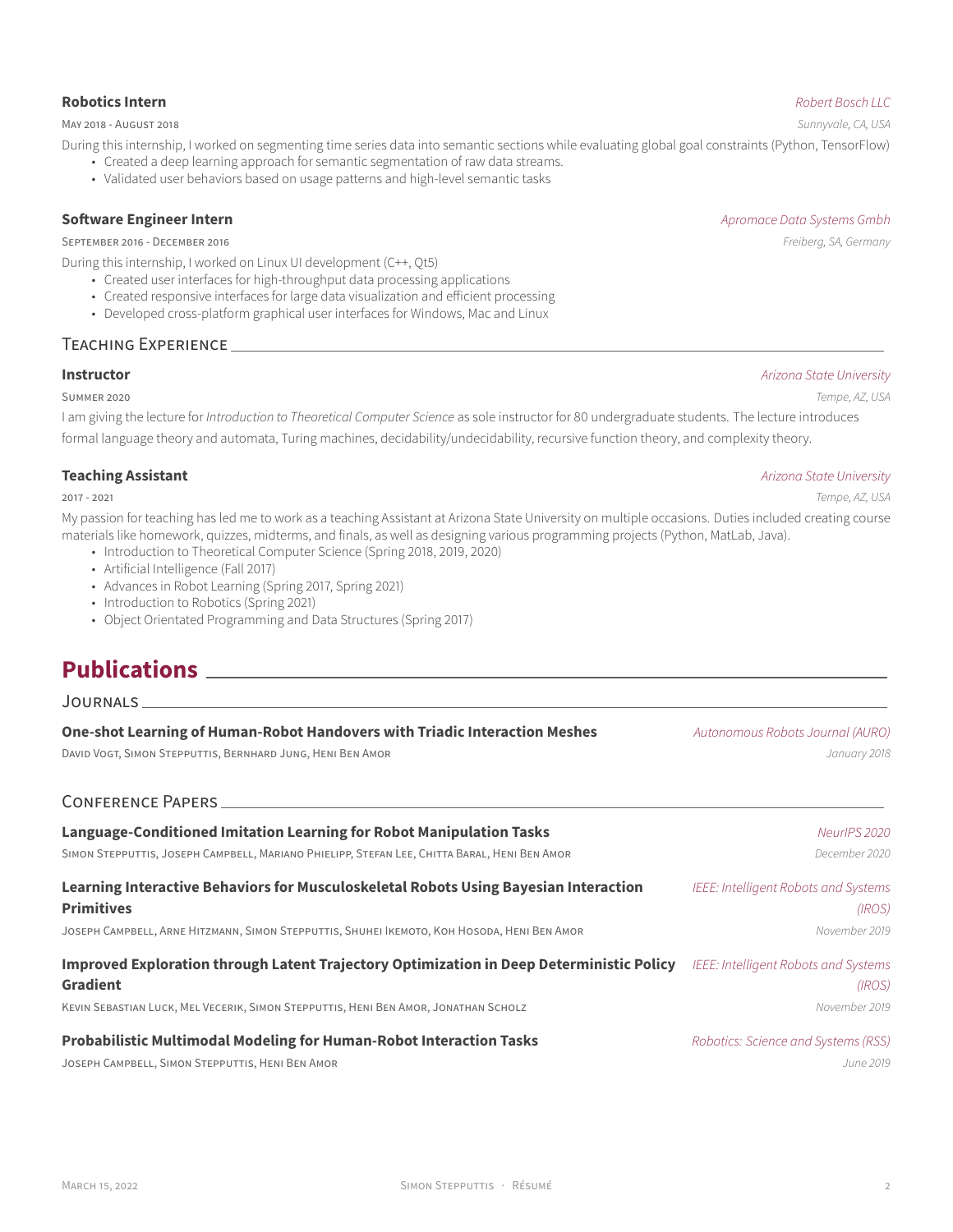| <b>Extrinsic Dexterity through Active Slip Control using</b>                                                                                                                                                                     | Conference on Robotics and                                                           |
|----------------------------------------------------------------------------------------------------------------------------------------------------------------------------------------------------------------------------------|--------------------------------------------------------------------------------------|
| <b>Deep Predictive Models</b>                                                                                                                                                                                                    | Automation (ICRA)                                                                    |
| SIMON STEPPUTTIS, YEZHOU YANG, HENI BEN AMOR                                                                                                                                                                                     | May 2018                                                                             |
| A System for Learning Continuous Human-Robot Interactions from Human-Human                                                                                                                                                       | Conference on Robotics and                                                           |
| <b>Demonstrations</b>                                                                                                                                                                                                            | <b>Automation (ICRA)</b>                                                             |
| DAVID VOGT, SIMON STEPPUTTIS, STEVE GREHL, BERNHARD JUNG, HENI BEN AMOR                                                                                                                                                          | May 2017                                                                             |
| Learning Human-Robot Interactions from Human-Human Demonstrations (with Applications Conference on Humanoid Robotics<br>in Lego Rocket Assembly)<br>DAVID VOGT, SIMON STEPPUTTIS, RICHARD WEINHOLD, BERNHARD JUNG, HENI BEN AMOR | (Humanoids)<br>November 2017                                                         |
| WORKSHOPS, SYMPOSIUMS AND EXHIBITIONS                                                                                                                                                                                            |                                                                                      |
| <b>Language Conditioned Imitation Learning</b><br>SIMON STEPPUTTIS, JOSEPH CAMPBELL, MARIANO PHIELIPP, STEFAN LEE, CHITTA BARAL, HENI BEN AMOR   ROBOT EXHIBITION                                                                | International Joint Conference on<br>Artificial Intelligence (IJCAI)<br>January 2021 |
| Imitation Learning of Robot Policies by Combining Language, Vision and Demonstration<br>SIMON STEPPUTTIS, JOSEPH CAMPBELL, MARIANO PHIELIPP, CHITTA BARAL, HENI BEN AMOR                                                         | <b>NeurIPS</b><br>Workshop on Robot Learning<br>December 2019                        |
| <b>Neural Policy Translation for Robot Control</b>                                                                                                                                                                               | Southwest Robotics Symposium                                                         |
| SIMON STEPPUTTIS, CHITTA BARAL, HENI BEN AMOR                                                                                                                                                                                    | January 2019                                                                         |
| <b>Towards Semantic Policies for Human-Robot Collaboration</b>                                                                                                                                                                   | Southwest Robotics Symposium                                                         |
| SIMON STEPPUTTIS, CHITTA BARAL, HENI BEN AMOR                                                                                                                                                                                    | January 2018                                                                         |
| <b>Speech Enhanced Imitation Learning and Task Abstraction for</b>                                                                                                                                                               | Conference on Intelligent Robots                                                     |
| <b>Human-Robot Interaction</b>                                                                                                                                                                                                   | and Systems (IROS)                                                                   |
| SIMON STEPPUTTIS, CHITTA BARAL, HENI BEN AMOR   WORKSHOP ON Synergies Between Learning and Interaction                                                                                                                           | October 2017                                                                         |
| <b>Deep Predictive Models for Active Slip Control</b>                                                                                                                                                                            | Robotics: Science and Systems (RSS)                                                  |
| SIMON STEPPUTTIS, HENI BEN AMOR   WORKSHOP ON (Empirically) Data-Driven Robotic Manipulation                                                                                                                                     | <b>July 2017</b>                                                                     |
| Active Slip Control for In-Hand Object Manipulation using Deep Predictive Models                                                                                                                                                 | Robotics: Science and Systems (RSS)                                                  |
| SIMON STEPPUTTIS, HENI BEN AMOR   WORKSHOP ON Tactile Sensing for Manipulation: Hardware, Modeling, and Learning                                                                                                                 | July 2017                                                                            |
| <b>Awards</b>                                                                                                                                                                                                                    |                                                                                      |

AWARDED BY NVIDIA *January 2019* This award was given by NVIDIA for my work on *Neural Policy Translation for Robot Control* presented at the Southwest Robotics Symposium 2019.

**Best Poster Award** *Southwest Robotics Symposium*

### **CIDSE Doctoral Fellowship** *Arizona State University*

AWARDED BY THE SCHOOL OF COMPUTING, INFORMATICS, AND DECISION SYSTEMS ENGINEERING *January 2017, 2018, 2019, 2020 and 2021* Awarded 2017, 2018, 2019, 2020 and 2021 for excellent research progress and strong academic work by the "School of Computing, Informatics, and Decision Systems Engineering".

### **Best Video Award** *Humanoids*

AWARDED BY THE IEEE-RAS INTERNATIONAL CONFERENCE ON HUMANOID ROBOTICS *November 2016*

Awarded by athe the conference on humanoid robotics (Humanoids) for our work on *Learning Human-Robot Interactions from Human-Human Demonstrations (with Applications in Lego Rocket Assembly)*